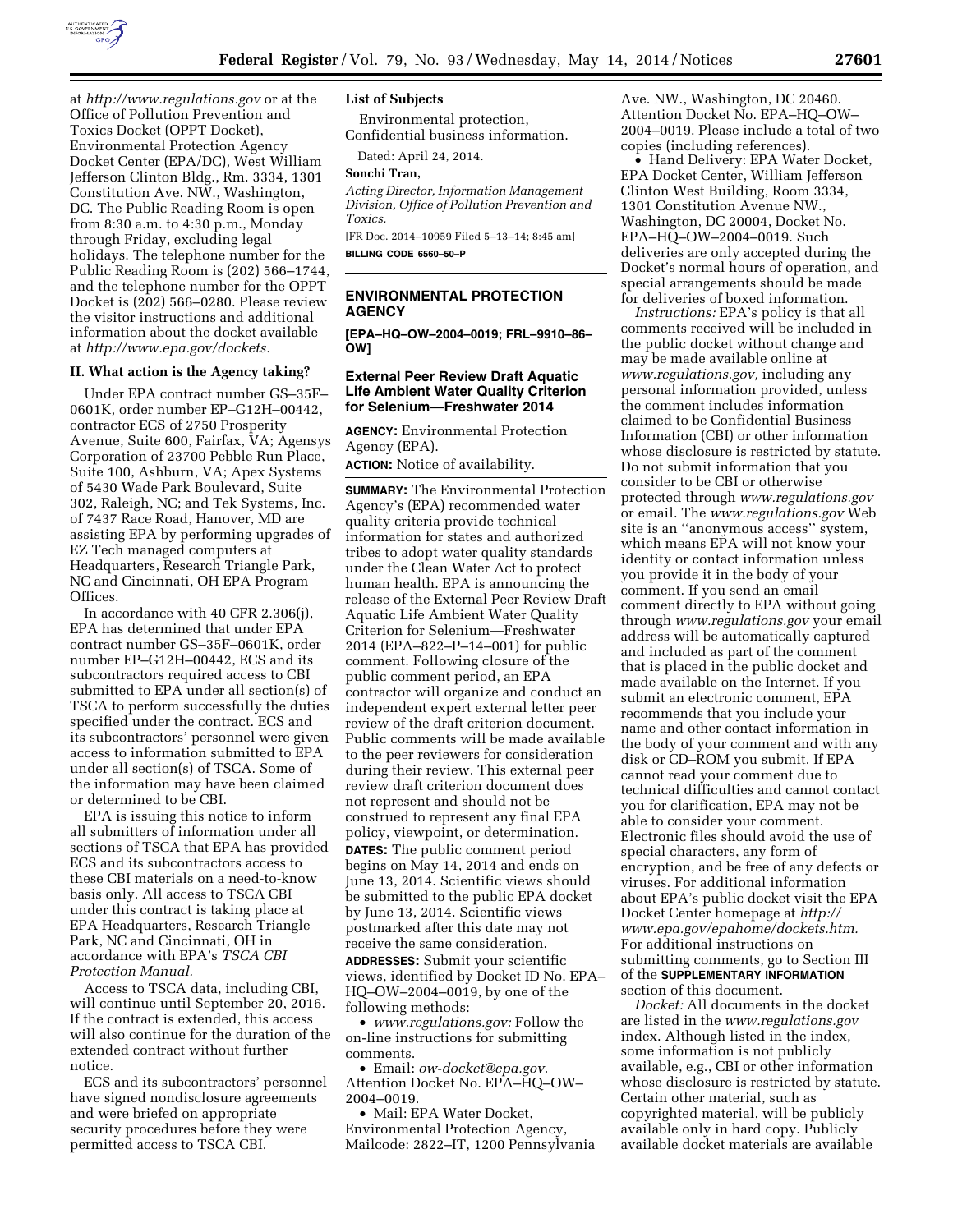## either electronically in

*[www.regulations.gov](http://www.regulations.gov)* or in hard copy at the EPA–HQ–OW–2004–0019 Docket, EPA/DC, William Jefferson Clinton Building West, Room 3334, 1301 Constitution Ave. NW., Washington, DC. The Public Reading Room is open from 8:30 a.m. to 4:30 p.m., Monday through Friday, excluding legal holidays. The telephone number for the Public Reading Room is (202) 566–1744, and the telephone number for the EPA Water Docket is (202) 566–2426.

**FOR FURTHER INFORMATION CONTACT:**  Kathryn Gallagher at U.S. EPA, Office of Water, Health and Ecological Criteria Division (4304T), 1200 Pennsylvania Avenue NW., Washington, DC 20460; telephone: (202) 564–1398; or email: *[gallagher.kathryn@epa.gov.](mailto:gallagher.kathryn@epa.gov)* 

#### **SUPPLEMENTARY INFORMATION:**

# **I. What are recommended water quality criteria?**

EPA's recommended water quality criteria are scientifically derived numeric values that protect aquatic life or human health from the deleterious effects of pollutants in ambient water.

Section 304(a)(1) of the Clean Water Act (CWA) requires EPA to develop and publish and, from time to time, revise, criteria for protection of water quality and human health that accurately reflect the latest scientific knowledge. Water quality criteria developed under section 304(a) are based solely on data and scientific judgments on the relationship between pollutant concentrations and environmental and human health effects. Section 304(a) criteria do not reflect consideration of economic impacts or the technological feasibility of meeting pollutant concentrations in ambient water.

EPA's recommended Section 304(a) criteria provide technical information to states and authorized tribes in adopting water quality standards that ultimately provide a basis for assessing water body health and controlling discharges or releases of pollutants. Under the CWA and its implementing regulations, states and authorized tribes are to adopt water quality criteria to protect designated

uses (e.g., public water supply, aquatic life, recreational use, or industrial use). EPA's recommended water quality criteria do not substitute for the CWA or regulations, nor are they regulations themselves. EPA's recommended criteria do not impose legally binding requirements. States and authorized tribes have the discretion to adopt, where appropriate, other scientifically defensible water quality criteria that differ from these recommendations.

## **II. What is selenium and why is EPA concerned about it?**

Selenium is a naturally occurring chemical element that is nutritionally essential in small amounts, but toxic at higher concentrations. Selenium can be released to the environment by a number of anthropogenic sources, such as coal mining, coal-fired power plants (fly ash), irrigated agriculture, and phosphate mining. Selenium is a bioaccumulative pollutant. Fish and other aquatic organisms are exposed and accumulate selenium primarily through their diet, and not directly through water. Selenium toxicity in fish occurs primarily through maternal transfer to the eggs and subsequent reproductive effects. Consequently, EPA is working on an update to its national recommended chronic aquatic life criterion for selenium in freshwater to reflect the latest scientific information, which indicates that selenium toxicity to aquatic life is primarily driven by organisms consuming seleniumcontaminated food rather than by being directly exposed to selenium dissolved in water.

# **III. Information on the External Peer Review Draft Aquatic Life Ambient Water Quality Criterion for Selenium— Freshwater 2014**

EPA has prepared an external peer review draft aquatic life criterion document for selenium based on the latest scientific information and current EPA policies and methods, including EPA's *Guidelines for Deriving Numerical National Water Quality Criteria for the Protection of Aquatic Organisms and Their Uses* (1985) (EPA/

$$
WQC_{int} = \frac{WQC_{30-day} - C_{bkgrnd}(1 - f_{int})}{f_{int}}
$$

R–85–100) and *Guidelines for Ecological Risk Assessment* (1998) (EPA/630/R–95/ 002F). Toxicity data and other information on the effects of selenium were obtained from reliable sources and subjected to both internal, and in some cases external, peer review. Public comments previously collected in response to EPA's 2004 notice of availability (published on December 17, 2004 at 69 FR 75541) and new toxicity data for selenium developed in response to those comments (EPA–822–F–08– 005) were also considered in the development of the external peer review draft criterion document.

The external peer review draft criterion has four elements, consisting of two fish tissue-based and two water column-based elements. The external peer review draft criterion document contains a recommendation that states and authorized tribes adopt into their water quality standards a selenium criterion that includes all four elements. The draft criterion document goes on to recommend that (because fish tissuebased concentration is a more direct measure of selenium toxicity to aquatic life than water column concentrations) fish tissue elements be given precedence over the water column elements when both types of data are available.

The available data indicate that freshwater aquatic life would be protected from the toxic effects of selenium by applying the following four-element criterion:

1. The concentration of selenium in the eggs or ovaries of fish does not exceed 15.2 mg/kg, dry weight; 1

2. The concentration of selenium (a) in whole-body of fish does not exceed 8.1 mg/kg dry weight, or (b) in muscle tissue of fish (skinless, boneless fillet) does not exceed 11.8 mg/kg dry weight; 2

3. The 30-day average concentration of selenium in water does not exceed 4.8 mg/L in lotic (flowing) waters and 1.3  $\mu$ g/L in lentic (standing) waters more than once in three years on average; 3

4. The intermittent concentration of selenium in either a lentic or lotic water, as appropriate, does not exceed

more than once in three years on average.3 4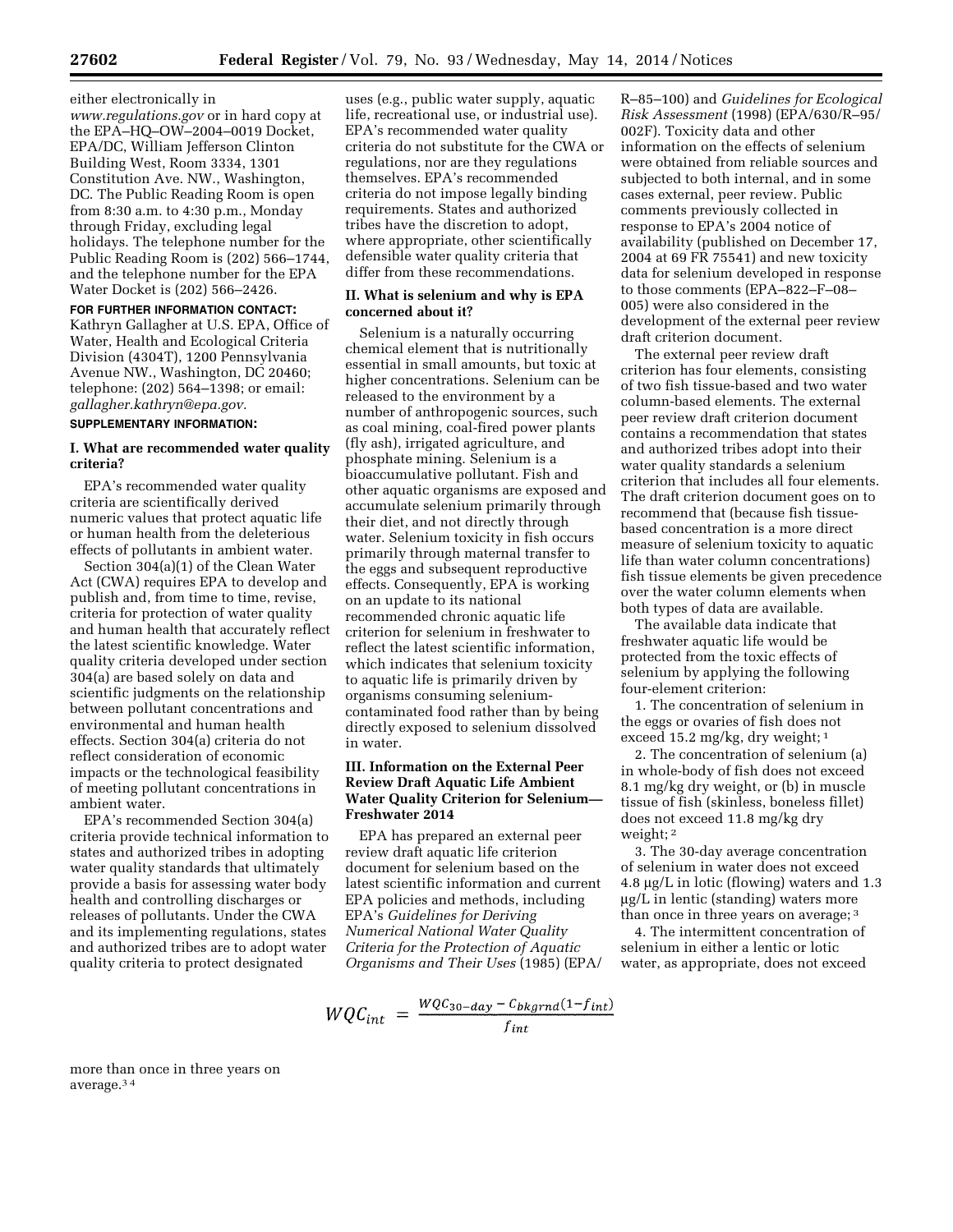| <b>Media</b><br><b>Type</b>        | <b>Fish Tissue</b>           |                                                                                                            | Water Column <sup>3</sup>                                                                  |                                                                        |
|------------------------------------|------------------------------|------------------------------------------------------------------------------------------------------------|--------------------------------------------------------------------------------------------|------------------------------------------------------------------------|
| <b>Criterion</b><br><b>Element</b> | Egg/Ovary                    | <b>Fish Whole-</b><br><b>Body or</b><br>Muscle <sup>2</sup>                                                | <b>Monthly</b><br>Average<br><b>Exposure</b>                                               | Intermittent Exposure <sup>4</sup>                                     |
| <b>Magnitude</b>                   | $15.2 \text{ mg/kg}$         | $8.1 \text{ mg/kg}$<br>whole body<br>or<br>$11.8 \text{ mg/kg}$<br>muscle<br>(skinless,<br>boneless filet) | $1.3 \mu g/L$ in<br>lentic aquatic<br>systems<br>4.8 $\mu$ g/L in lotic<br>aquatic systems | $WQC_{int} =$<br>$WQC_{30-day} - C_{bkgrnd}(1 - f_{int})$<br>$f_{int}$ |
| <b>Duration</b>                    | Instantaneous<br>measurement | Instantaneous<br>measurement <sup>5</sup>                                                                  | 30 days                                                                                    | Number of days/month with<br>an elevated concentration                 |
| <b>Frequency</b>                   | Never to be<br>exceeded      | Never to be<br>exceeded                                                                                    | Not more than<br>once in three<br>years on<br>average                                      | Not more than once in three<br>years on average                        |

<sup>1</sup> Overrides any whole-body, muscle, or water column elements when fish egg/ovary concentrations are measured.

<sup>2</sup> Overrides any water column element when both fish tissue and water concentrations are measured.

<sup>3</sup> Water column values are based on dissolved total selenium in water.

 $4$  Where WQC<sub>30-day</sub> is the water column monthly element, for either a lentic or lotic system, as appropriate.  $C_{\text{bkernd}}$  is the average background selenium concentration, and  $f_{\text{int}}$  is the fraction of any 30-day period during which elevated selenium concentrations occur, with f<sub>int</sub> assigned a value  $\geq$ 0.033 (corresponding to 1 day).

 $5$  Instantaneous measurement. Fish tissue data provide point measurements that reflect integrative accumulation of selenium over time and space in the fish at a given site. Selenium concentrations in fish tissue are expected to change only gradually over time in response to environmental fluctuations.

The draft criterion document does not include a draft acute criterion (based on water-only exposure) because selenium is bioaccumulative and toxicity primarily occurs through dietary exposure. If there are rare instances where selenium sources could cause acute effects while attaining the chronic criterion concentrations, a pollution control authority could establish a sitespecific acute criterion to protect from those effects.

Following closure of the public comment period, a contractor will organize and lead an external expert peer review conducted by letter. The

peer reviewers will have access to public comments received in the official public docket for this activity under docket ID number EPA–HQ–OW–2004– 0019. Following peer review, EPA will consider the peer reviewer and public comments, revise the document as necessary, and publish a **Federal Register** notice announcing the availability of the draft proposed selenium criterion and soliciting scientific views for 30 days from the public. EPA will then revise the document again and issue a final updated selenium criterion document.

# **IV. What is the relationship between the external peer review draft water quality criterion and your state or tribal water quality standards?**

As part of the water quality standards triennial review process defined in section 303(c)(1) of the CWA, the states and authorized tribes are responsible for maintaining and revising water quality standards. Water quality standards consist of designated uses, water quality criteria to protect those uses, a policy for antidegradation, and may include general policies for application and implementation. Section 303(c)(1) requires states and authorized tribes to